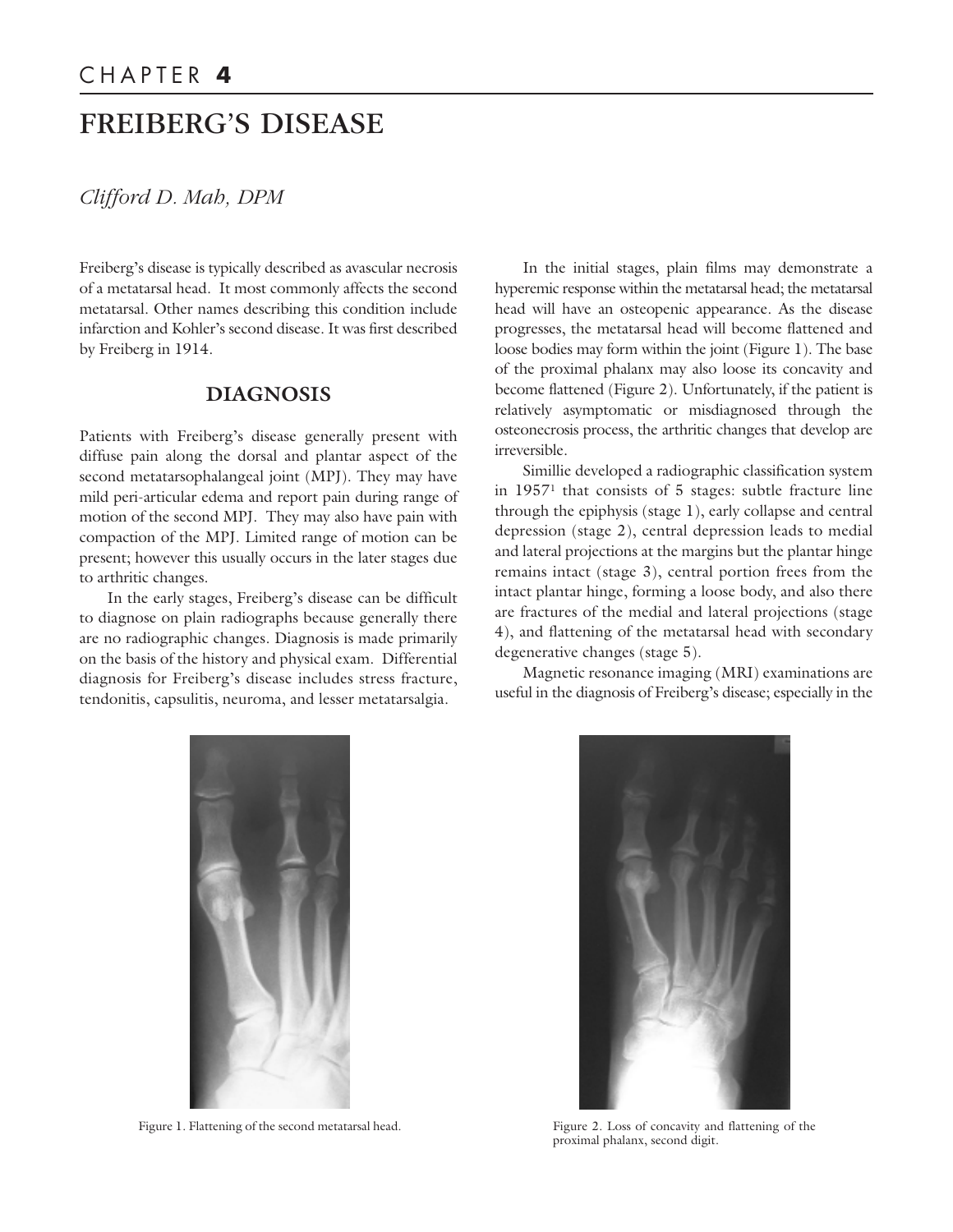

Figure 3. Magnetic resonance imaging, T-2 weighted sagittal view. Note the increased signal intensity at the second metatarsal head.

early stages before arthritic changes occur within the joint. On the T-2 weighted images, the metatarsal head will have increase signal intensity (Figures 3, 4). Computed tomography exams can also be used to evaluate the degree of arthritis within the joint.

## **CONSERVATIVE TREATMENT**

Nonsurgical treatment consists of immobilization with or without crutches for 4 to 6 weeks or until symptoms resolve. This is especially important in the acute phase where there is no internal damage within the joint. Cortisone injections, nonsteroidal antiinflammatory drugs, ultrasound, bone stimulator, and physical therapy maybe used as adjunct therapy. During the immobilization period, the patient should be restricted from physical activity. Once the symptoms resolve, a gradual return to full activity is recommended. During this gradual return, one may consider low impact activities such as swimming, cycling, and low impact aerobic machines. Also, custom orthotics and shoe modifications are recommended to help offload the metatarsophalangeal joint.

### **SURGICAL TREATMENT**

When conservative treatment fails, there are joint salvage and joint destructive procedures one may consider. These procedures are very similar to the procedures to treat hallux limitus. Metatarsophalangeal joint arthroplasty is a simple first line procedure. Like a chielectomy for the great toe joint, removing the osteophytes and remodeling the joint has shown good results. <sup>2</sup> With today's new cartilage replacement technology, cartilage damage can be replaced with a cartilage allograft. Metatarsal head repositioning has also been described in the literature. 3-6



Figure 4. Magnetic resonance imaging, T-2 weighted transverse view. Note the increased signal intensity at the second metatarsal head.



Figure 5. Implant arthroplasty.

For severe degenerative joints or a failed arthroplasty, joint destructive procedures such as a mini-Keller, metatarsal head resection, or implant have been described. Selecting the appropriate procedure is dependent on the degree of arthritis. If the base of the proximal phalanx is arthritic, one may consider a mini-Keller or a mini-Keller with an implant (Figure  $5$ ).<sup>7</sup>

Both procedures allow the maintenance of the metatarsal length and possibly prevent later development of metatarsalgia. If the metatarsal head is arthritic, one may